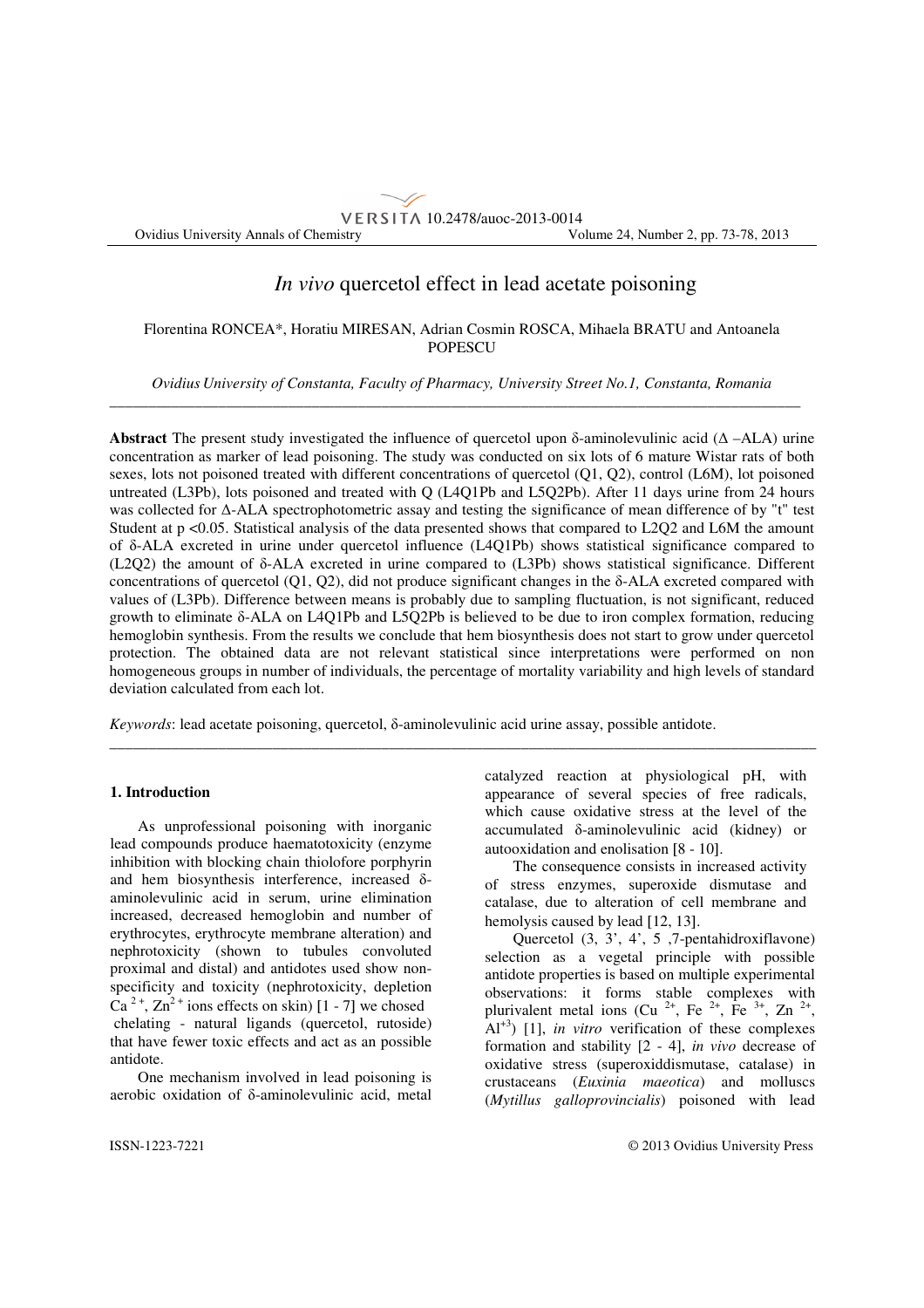acetate [5, 7], annihilation of some toxic lead acetate poisoning effects [8, 9], free radicals captation (inhibition of membrane lipids peroxidation, protection against oxidative stress – antioxidant activity), and even neuroprotective effect [10, 11], when the plasmatic concentration of homovanilic acid increases [10 - 12].

Previously conducted researches on mice poisoned with lead acetate and treated with quercetol revealed quercetol role in lowering enzymatic activity of superoxide dismutase (SOD), catalase, demonstrating indirect action as possible antidote (ratio of lead acetate bioinactivation / quercetol =  $2.18$ ) [14].

These results have motivated the resumption experiments on laboratory animals to determine other parameters that may be markers of reducing toxic effect [7].

The aim of the present study is to *in vivo* investigate the influence of quercetol upon urine δaminolevulinic acid  $(∆ -ALA)$  concentration as lead poisoning marker.

### **2. Experimental**

The study was conducted on six lots each of 6 mature rats of both sexes, Wistar, weighing specified  $(150 \pm 5 \text{ g})$ , provided by Cantacuzino Institute, Bucharest, maintained under laboratory bioclimatic conditions and received deionized drinking water *ad libidum* administered. The animals were treated daily at the same time (9 a.m.), by gavage, with doses of quercetol, lead acetate or deionized water (if applicable) for a period of 12 days.

The researches were conducted at Ovidius University of Constanta. All procedures were performed in accordance with the ECC Directive 86/609/EEC of 24 November 1986 and Ordinance 37 of the Romanian Government from 2 February 2002, regarding research bioethics.

Lots have received the following treatment:

lot 1 - quercetol 0.0 5g/Kg/body weight;

lot 2 - quercetol 0.1 g / kg / body weight;

lot 3 - 20% lead acetate solution, 0.1 mL / kg / body weight;

 lot 4 - 20% lead acetate solution, 0.1 mL / kg / body weight; and quercetol 0.05 g / kg / body weight;

lot 5 - 20% lead acetate solution, 0.1 mL / kg / body weight; and quercetol 0.1 g / kg / body; weight;

lot 6 - control, deionized water, 0.1 mL / kg.

Quercetol was administered p.o. by suspending 0.5 g and 1 g of sodium carboxymethylcellulose  $1\%$ mucilage completed to 5 mL with deionized water and lead acetate was administered as a 20% solution, 0.1 mL / kg.

Quercetol  $x$  2  $H_2O$ , lead acetate and sodium carboxymethylcellulose come from companies Merck and Roth.

After 11 days of dosing was collected urine from 24 hours to determine the ∆-aminolevulinic acid concentration.

#### *Urine* δ*-ALA (*δ*-aminolevulinic acid) assay*

∆-ALA is the first intermediate substrate in the synthesis of heme and is neurotoxic, at least in animals [5 - 7, 12 - 14]. Quantification of ∆-ALA can also be achieved by colorimetric methods based on δ-aminolevulinic acid condensation with acetylacetone at  $pH = 4.6$ , resulting a pyrrole structure which reacts with p –dimethylbenzaldehyde (PABA) in ethhyl acetate medium to form a red compound [15].

Urine δ-aminolevulinic acid concentration is calculated using the formula:

$$
mg \delta - ALA / L \text{ urine} = \frac{AP - APB}{AS} \qquad x \, 50 \, (1)
$$

where:

AP – sample absorbance, APB – blank absorbance, AS – standard absorbance

Colorimetric measurements have been done using a Jasco V-630 spectrophotometer.

Urine normal values for δ-aminolevulinic acid are considered to be in the 0.1 - 5.7 mg/L range.

In lead poisoning, excretion of  $\delta$  - ALA in the urine increases, and may reach 40 mg / L [13)].

In order to evaluate the results of statistical calculations, it is necessary to decide whether the differences obtained between analyzed samples are random or real by testing the significance of mean difference δ-aminolevulinic acid concentration by "t" test Student at  $p < 0.05$  [11].

To this aim we made the following notations: L2Q2 - quercetol 0.1 g / kg / body weight;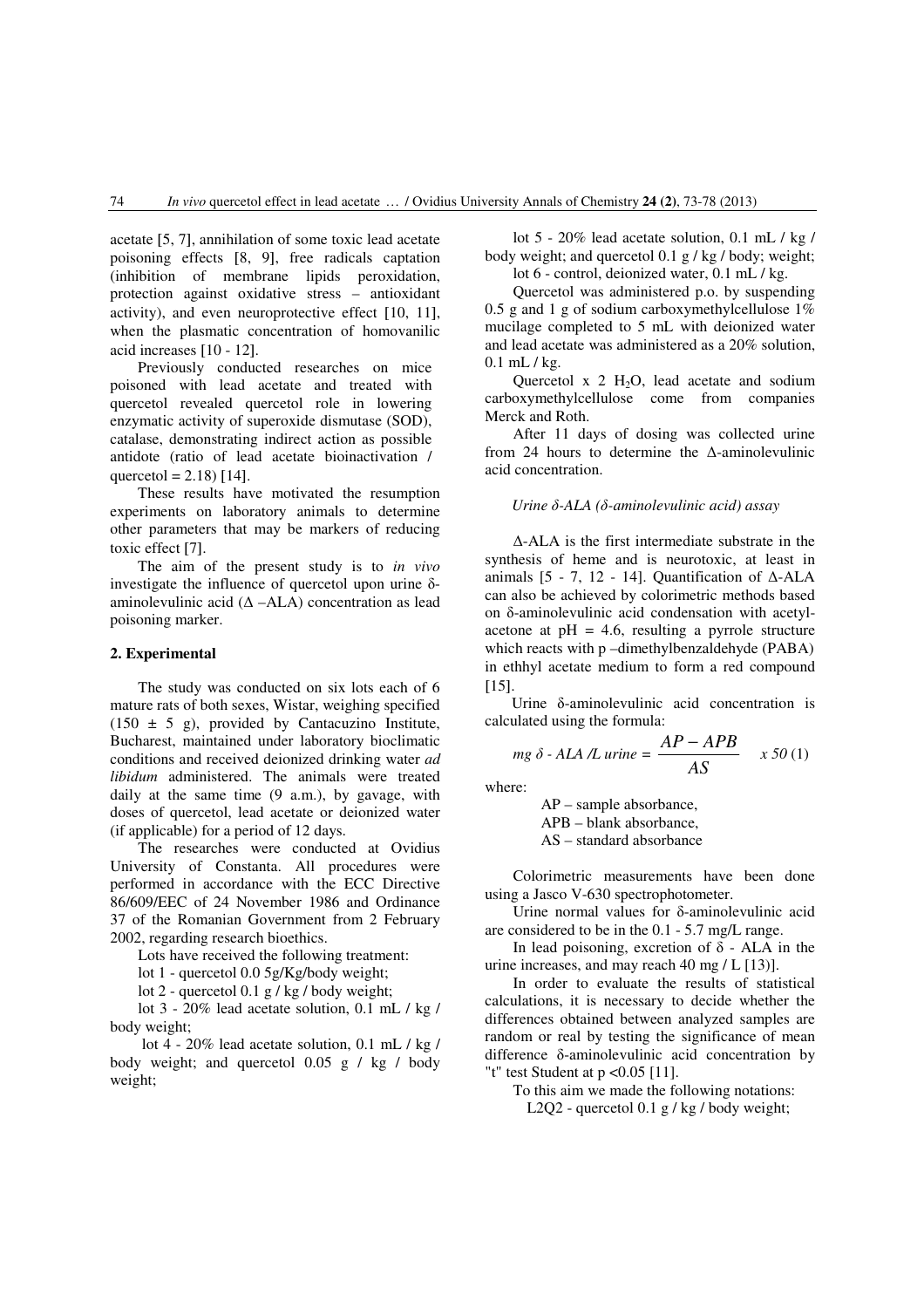L3Pb - 20% lead acetate solution, 0.1 mL / kg / body weight;

L4Q1Pb - 20% lead acetate solution, 0.1 mL / kg / body weight; and quercetol  $0.05$  g / kg / body weight;

L5Q2Pb - 20% le weight; ad acetate solution, 0.1 mL / kg / body weight; and quercetol 0.1 g / kg / body ;

L6M - control, deionized water, 0.1 mL / kg.

We analyzed the significance of mean difference δ-aminolevulinic acid concentration as follows: L2Q2-L3Pb, L2Q2-L4Q1Pb, L2Q2- L5Q2Pb, L2Q2-L6M, L3Pb-L2Q2, L3Pb-L4Q1Pb, L3Pb-L5Q2Pb, L3Pb-L6M, L4Q1Pb-L5Q2Pb, L4Q1Pb-L6M, L5Q 2Pb-L6M.

## **3. Results and Discussions**

Urine δ-aminolevulinic acid concentration variation is given per lot in cumulative table, **Table 1**. Results are expressed as mean values ± standard deviation.

**Table 1.** Urine δ-aminolevulinic acid concentration variation (lots 2-6)

| Lot | δ-aminolevulinic acid mg/L |
|-----|----------------------------|
|     | $(x \pm S.D.)$             |
|     | $4.39 \pm 2.61$            |
|     | $46.63 \pm 9.89$           |
|     | $33.18 \pm 7.54$           |
|     | $36.48 \pm 11.88$          |
|     | $2.72 \pm 0.14$            |

**Tables 2 - 6** present results of significance analysis mean difference δ-aminolevulinic acid concentration determined in urine at the end of the experiment. Significant values of parameter significance analysis are noted where appropriate in bold italics.

|           | Mean                               | Standard dev. | Nr.   | Mean  | Standard dev. of |         | Liberty        |        |
|-----------|------------------------------------|---------------|-------|-------|------------------|---------|----------------|--------|
| Variables | $\frac{\text{conc. mg}}{\text{L}}$ |               | cases | dif.  | dif.             | t       | grades         | p      |
| L2Q2      | 4.396                              | 3.693         |       |       |                  |         |                |        |
| L3Pb      | 52.146                             | 16.074        | 3     |       | 13.724           | $-6.02$ | $\overline{2}$ | 0.026  |
|           |                                    |               |       | 47.75 |                  |         |                |        |
| L2Q2      | 4.396                              | 3.693         |       |       |                  |         |                |        |
| L4Q1Pb    | 37.386                             | 12.232        | 3     |       | 9.415            | $-6.06$ | 2              | 0.026  |
|           |                                    |               |       | 32.99 |                  |         |                |        |
| L2Q2      | 4.396                              | 3.693         |       |       |                  |         |                |        |
| L5Q2Pb    | 36.516                             | 16.845        | 3     |       | 16.572           | $-3.35$ | 2              | 0.078  |
|           |                                    |               |       | 32.12 |                  |         |                |        |
| L2Q2      | 4.396                              | 3.693         |       |       |                  |         |                |        |
| L6M       | 2.626                              | 0.402         | 3     | 1.77  | 3.988            | 0.768   | $\overline{2}$ | 0.5224 |

**Table 2.** Influence of quercetol treatment on δ-aminolevulinic acid concentration in lead acetate poisoning. Significance of mean difference by "t" test student at p <0.05 for L2Q2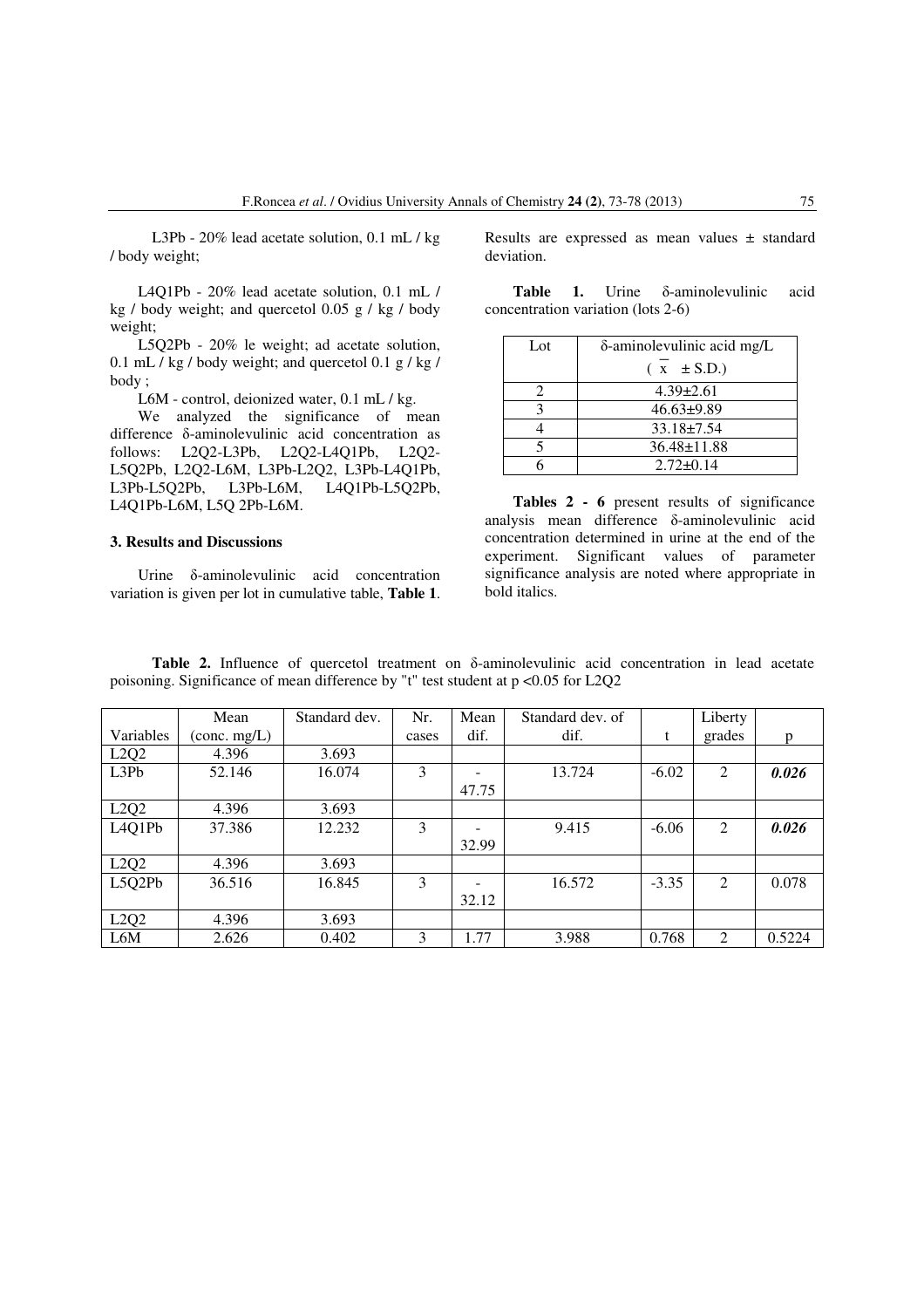| Variables          | Mean<br>(conc.<br>mg/L) | Standard<br>dev. | Nr.<br>cases   | Mean dif. | Standard<br>dev. of dif. | t     | Liberty<br>grades | p      |
|--------------------|-------------------------|------------------|----------------|-----------|--------------------------|-------|-------------------|--------|
| L3Pb               | 52.146                  | 16.074           |                |           |                          |       |                   |        |
| L2Q2               | 4.396                   | 3.69             | 3              | 47.75     | 13.7245                  | 6.026 | 2                 | 0.0264 |
| L3Pb               | 46.632                  | 17.142           |                |           |                          |       |                   |        |
| L <sub>4Q1Pb</sub> | 33.182                  | 13.056           | $\overline{4}$ | 13.45     | 15.206                   | 1.769 | 3                 | 0.175  |
| L3Pb               | 52.146                  | 16.074           |                |           |                          |       |                   |        |
| L5Q2Pb             | 36.516                  | 16.845           | 3              | 15.63     | 29.158                   | 0.928 | 2                 | 0.451  |
| L3Pb               | 46.63                   | 17.142           |                |           |                          |       |                   |        |
| L6M                | 2.69                    | 0.357            | 4              | 43.935    | 17.236                   | 5.098 | 3                 | 0.0145 |

**Table 3.** Influence of quercetol treatment on δ-aminolevulinic acid concentration in lead acetate poisoning. Significance of mean difference by "t" test student at p <0.05 for L3Pb

**Table 4.** Influence of quercetol treatment on δ-aminolevulinic acid concentration in lead acetate poisoning. Significance of mean difference by "t" test student at p <0.05 for L4Q1Pb

| Variables                                    | Mean<br>(conc.<br>mg/L) | Standard<br>dev. | Nr.<br>cases   | Mean dif. | Standard<br>dev. of dif. |          | Liberty<br>grades | p     |
|----------------------------------------------|-------------------------|------------------|----------------|-----------|--------------------------|----------|-------------------|-------|
| L <sub>4</sub> Q <sub>1</sub> P <sub>b</sub> | 37.386                  | 12.232           |                |           |                          |          |                   |       |
| L2Q2                                         | 4.396                   | 3.693            | 3              | 32.99     | 9.415                    | 6.068    | $\overline{2}$    | 0.026 |
| L4Q1Pb                                       | 33.182                  | 13.056           |                |           |                          |          |                   |       |
| L3Pb                                         | 46.632                  | 17.142           | $\overline{4}$ | $-14.45$  | 15.206                   | $-1.769$ | 3                 | 0.175 |
| L4Q1Pb                                       | 33.182                  | 13.056           |                |           |                          |          |                   |       |
| L5Q2Pb                                       | 36.516                  | 16.845           | 3              | 0.87      | 11.945                   | 0.126    | 2                 | 0.911 |
| L4Q1Pb                                       | 33.182                  | 13.056           |                |           |                          |          |                   |       |
| L6M                                          | 2.697                   | 0.357            | 4              | 30.485    | 13.394                   | 4.551    | 3                 | 0.019 |

**Table 5.** Influence of quercetol treatment on δ-aminolevulinic acid concentration in lead acetate poisoning. Significance of mean difference by "t" test student at p <0.05 for L5Q2Pb

| Variables                                    | Mean<br>(conc. | Standard<br>dev. | Nr.<br>cases | Mean<br>dif. | Standard<br>dev. of dif. | t        | Liberty<br>grades |        |
|----------------------------------------------|----------------|------------------|--------------|--------------|--------------------------|----------|-------------------|--------|
|                                              | mg/L)          |                  |              |              |                          |          |                   | p      |
| L5Q2Pb                                       | 36.516         | 16.845           |              |              |                          |          |                   |        |
| L2Q2                                         | 4.396          | 3.693            | 3            | 32.12        | 16.572                   | 3.356    | 2                 | 0.078  |
| L5Q2Pb                                       | 36.516         | 16.845           |              |              |                          |          |                   |        |
| L3Pb                                         | 52.146         | 16.074           | 3            | $-15.63$     | 29.158                   | $-0.928$ | 2                 | 0.451  |
| L5Q2Pb                                       | 36.516         | 16.845           |              |              |                          |          |                   |        |
| L <sub>4</sub> Q <sub>1</sub> P <sub>b</sub> | 37.386         | 12.232           | 3            | $-0.87$      | 11.945                   | $-0.126$ | $\overline{2}$    | 0.9111 |
| L5Q2Pb                                       | 36.516         | 16.845           |              |              |                          |          |                   |        |
| L6M                                          | 2.626          | 0.402            | 3            | 33.89        | 17.179                   | 3.416    | 2                 | 0.076  |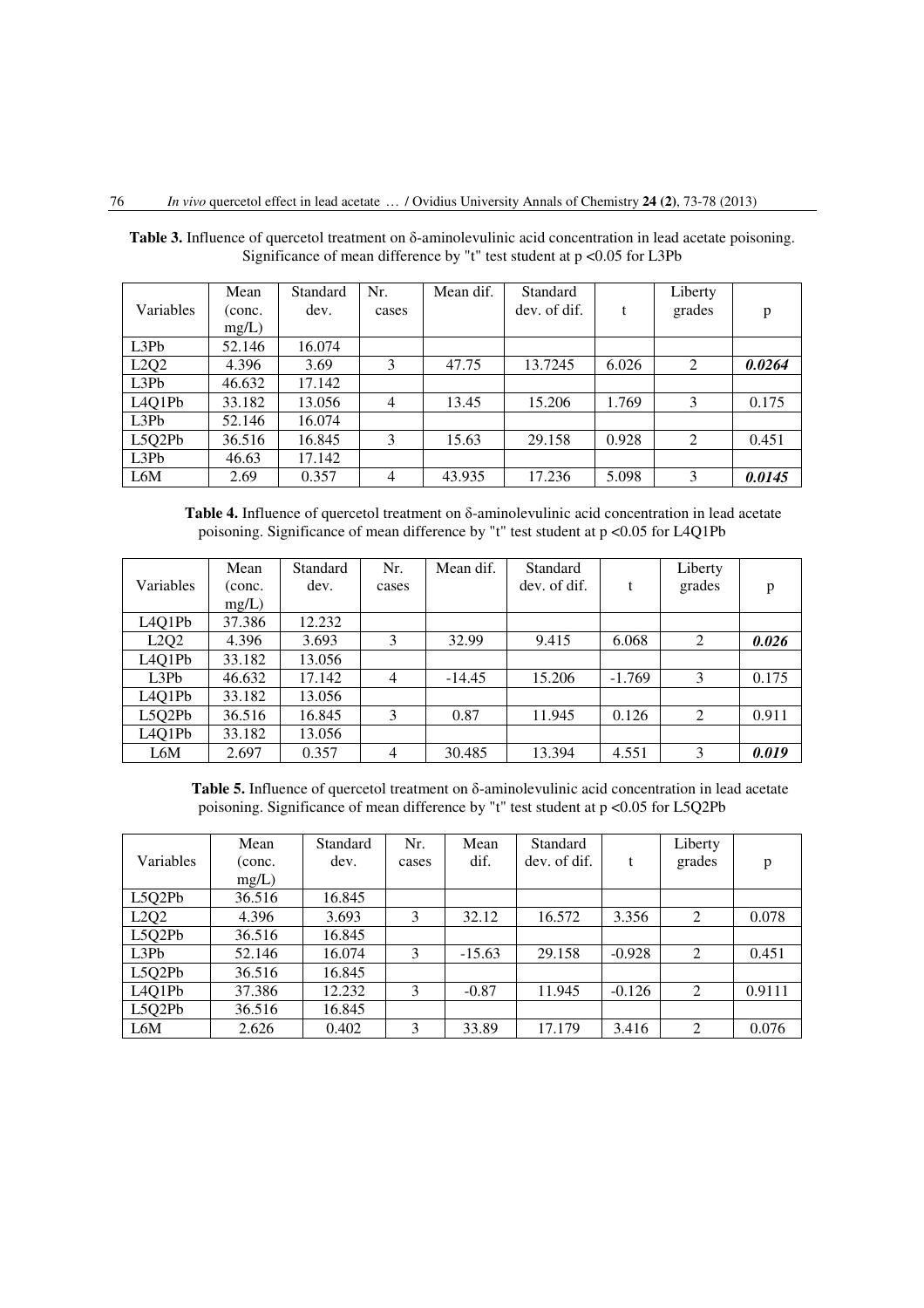|                    | Mean         | Standard | Nr.            | Mean      | Standard     |          | Liberty |        |
|--------------------|--------------|----------|----------------|-----------|--------------|----------|---------|--------|
| Variables          | (conc. mg/L) | dev.     | cases          | dif.      | dev. of dif. | t        | grades  | p      |
|                    |              |          |                |           |              |          |         |        |
| L6M                | 2.626        | 0.402    |                |           |              |          |         |        |
| L2Q2               | 4.396        | 3.693    | 3              | $-1.77$   | 3.988        | $-0.768$ | 2       | 0.522  |
| L6M                | 2.6975       | 0.357    |                |           |              |          |         |        |
| L3Pb               | 46.632       | 17.142   | $\overline{4}$ | $-43.935$ | 17.236       | $-5.098$ | 3       | 0.0145 |
| L6M                | 2.6975       | 0.357    |                |           |              |          |         |        |
| L <sub>4Q1Pb</sub> | 33.182       | 13.056   | $\overline{4}$ | $-30.845$ | 13.394       | $-4.551$ | 3       | 0.0198 |
| L6M                | 2.626        | 0.402    |                |           |              |          |         |        |
| L5Q2Pb             | 36.516       | 16.845   | 3              | $-33.89$  | 17.179       | $-3.416$ | 2       | 0.0760 |

**Table 6.** Influence of quercetol treatment on δ-aminolevulinic acid concentration in lead acetate poisoning. Significance of mean difference by "t" test student at  $p \le 0.05$  for L6M

**Table 7.** Influence of quercetol treatment on δ-aminolevulinic acid concentration in lead acetate poisoning. Significance of mean difference by "t" test student at  $p < 0.05$  for L4, L3 – L5

| Variables                                    | Mean<br>$\frac{\text{conc. mg}}{\text{L}}$ | Standard<br>dev. | Nr.<br>cases | Mean<br>dif. | Standard<br>dev. of dif. |          | Liberty<br>grades | p     |
|----------------------------------------------|--------------------------------------------|------------------|--------------|--------------|--------------------------|----------|-------------------|-------|
| L <sub>4</sub> Q <sub>1</sub> P <sub>b</sub> | 33.182                                     | 13.056           |              | $-13.45$     | 15.206                   | $-1.769$ |                   | 0.175 |
| L3Pb                                         | 46.632                                     | 17.142           |              |              |                          |          |                   |       |
| L5Q2Pb                                       | 36.516                                     | 16.845           |              | $-15.63$     | 29.158                   | $-0.928$ |                   | 0.451 |
| L3Pb                                         | 52.146                                     | 16.074           |              |              |                          |          |                   |       |

Table 7 shows results of significance analysis mean difference of δ-aminolevulinic acid concentration determined in urine at the end of experiment compared to lots L4Q1Pb and L5Q2Pb L3Pb.

Statistical analysis of the data presented shows that:

• compared to control group not poisoned (L2Q2 and L6M) the amount of δ-ALA excreted in urine under quercetol influence (L4Q1Pb) shows statistical significance;

• compared to control group not poisoned (L2Q2) the amount of δ-ALA excreted in urine compared to intoxicated group (L3Pb) shows statistical significance;

• none of any quercetol doses administered (0.05 g / kg b. w. and 0.1 g / kg b. w.) did not produce significant changes in the parameters analyzed (δ-aminolevulinic acid concentration) compared with values of intoxicated and untreated control group (L3Pb);

difference between means is probably due to sampling fluctuation is not significant and can not be considered to affirm farmacodinamic effect or value;

• reduced growth to eliminate δ-ALA on poisoned and treated groups with quercetol is believed to be due to iron complex formating, reducing hemoglobin synthesis.

#### **4. Conclusions**

From the results we conclude that hem biosynthesis does not start to grow under quercetol protection.

The obtained data are not relevant statistical since interpretations were performed on non homogeneous groups in number of individuals, the percentage of mortality variability and high levels of standard deviation calculated from each lot.